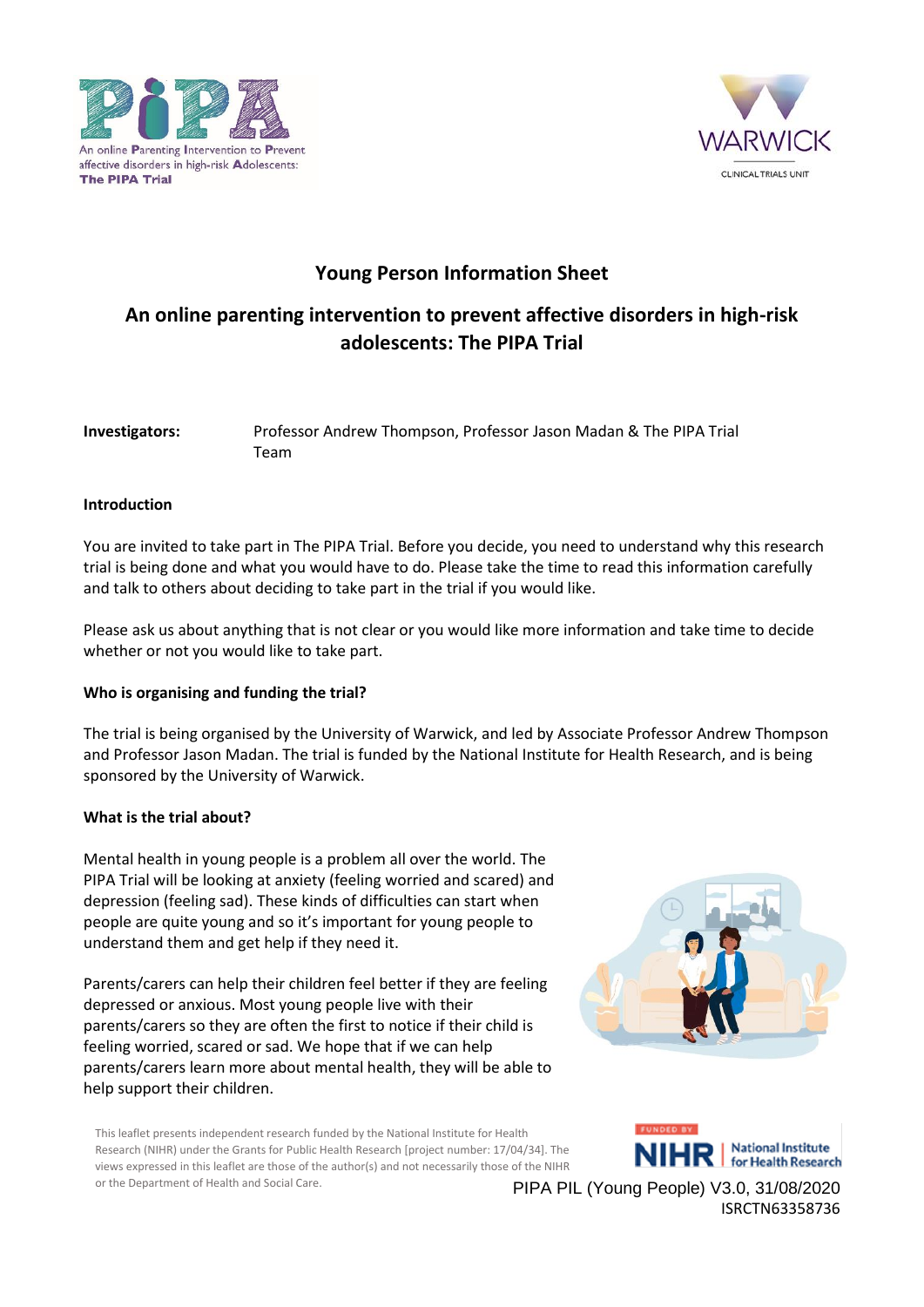We think the internet is a good way to teach people how to deal with things like mental health. We have been working with researchers in Australia (at Monash University) on the 'Partners in Parenting' website to help parents/carers and young people with their mental health. We are trying to find out whether a personalised programme or standard educational package is a good way to help families learn about mental health. About 433 families in England will take part in the trial.



#### **What would taking part involve?**

We are inviting families of young people aged 11-15 years attending schools in the UK to be involved. The chart below shows what you will have to do if you agree to take part.



This leaflet presents independent research funded by the National Institute for Health Research (NIHR) under the Grants for Public Health Research [project number: 17/04/34]. The views expressed in this leaflet are those of the author(s) and not necessarily those of the NIHR or the Department of Health and Social Care.

**National Institute** National Institute<br>for Health Research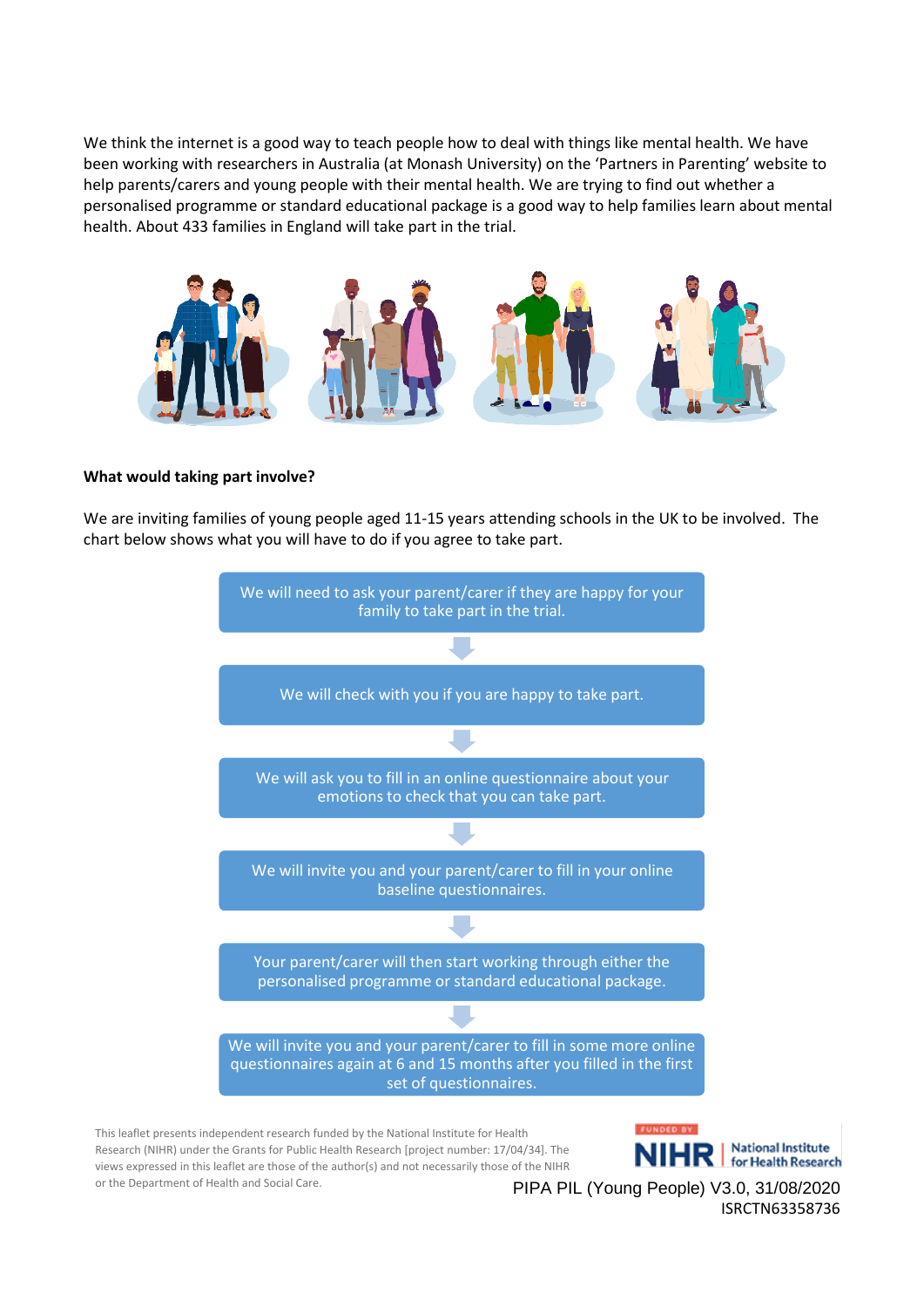- The trial is completed online so you won't be asked to go to meetings with researchers.
- The online questionnaires will ask about your emotions and mental health and we will also ask about your age and gender. *(Our online questionnaires won't work in Internet Explorer. If you have any problems, you might need to try a different browser like Chrome or Edge).*
- Your parent/carer will work through either the personalised programme, which has up to 9 modules about different areas of parenting and family life, or a standard educational package, which has 5 factsheets about teenage development.
- We will ask you and your parent/carer to fill in some online questionnaires again at 6 and 15 months after the first set of questionnaires (so the total time spent on the trial will be about 15 months).
- Each set of questionnaires should take about one hour to fill in (so about three hours in total for the trial), although this could take a little longer depending on your answers. We will text you the links to these with your parent/carer's permission.
- Recruitment for the trial will finish at towards the end of 2021 so families that would like to take part must register before then.
- Around 30 parents/carers and young people will also be invited to do an interview about what it was like to take part in the trial. These interviews will be recorded, and kept according to the University of Warwick's rules on managing personal information. If you and your family are asked to take part in an interview but you don't want to, this is completely fine and won't affect you taking part in the trial. We will be asking parents/carers and young people about this in 2021.
- University of Warwick's rules about managing information: <https://warwick.ac.uk/services/sim/dataprotection>

#### **Who can take part?**

If you are interested in taking part in the trial, you must be able to say yes to all of these questions:

- Are you between 11 and 15 years old?
- Is your school taking part in the PIPA trial?
- Has your parent/carer said that they are happy for your family to take part?
- Are *you* happy to take part?
- Do you understand what the trial is about and what you would have to do?
- Do you have a mobile phone so we can text you?
- Do you have access to the internet to fill in the questionnaires?

You will also need to score a certain amount on an online questionnaire about your emotions.

This leaflet presents independent research funded by the National Institute for Health Research (NIHR) under the Grants for Public Health Research [project number: 17/04/34]. The views expressed in this leaflet are those of the author(s) and not necessarily those of the NIHR or the Department of Health and Social Care.

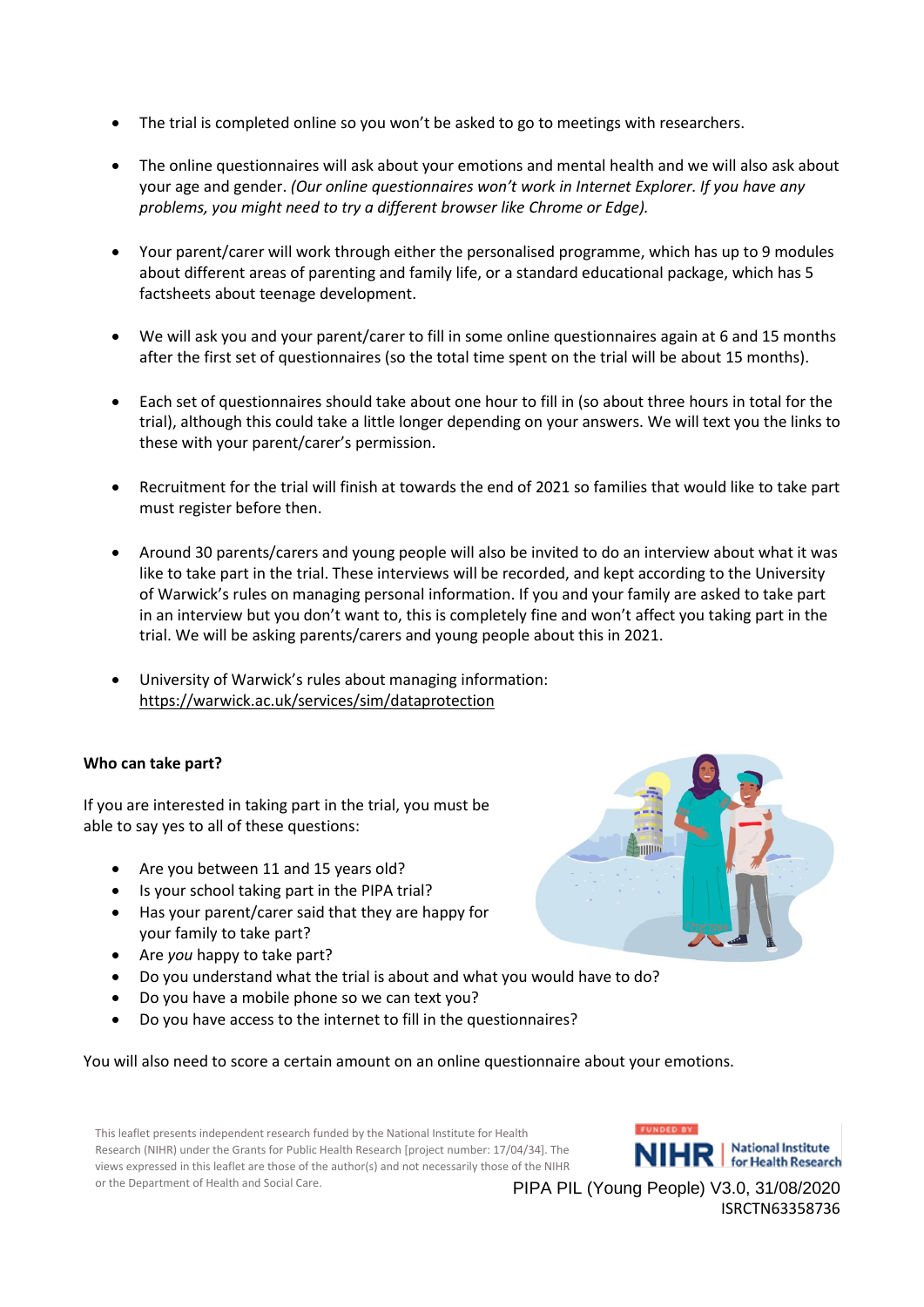## **What if I can't take part in the trial?**

If you have answered NO to any of the above questions, or score a certain amount on the online questionnaire about your emotions, then, unfortunately, you won't be able to take part in the trial and we will let you and your parent/carer know.

If you have already given us some information about yourself and then find out that you can't take part, we will need to keep some information about you and your parent/carer. This is to make sure that you are not entered into the trial more than once. We will delete all this information once we stop inviting people to take part in the trial (at the end of 2021).

## **Do I have to take part?**

No, you don't have to take part in the trial if you don't want to and this won't affect you or your family in any way. If you do decide to take part in the trial but change your mind later on, this is also completely fine. You just need to let the research team know and you don't have to give a reason. More information about this is given later on in this sheet.

## **What are the possible benefits of taking part in this trial?**

Taking part in this trial will help you and your family find out more about mental health and emotions. The results of this trial could help create better ways of helping young people and their families with mental health.



## **What are the possible disadvantages, side effects or risks, of taking part in this trial?**

We don't think that there are many disadvantages to taking part in this trial, however, there is a small chance that you may find some topics upsetting. If this happens you should speak to your parent/carer. The research team will also be able to support you and your family. If the research team becomes concerned about you, we will follow guidelines on how to deal with this. This will likely involve a phone call from the team to your parent/carer/school.

#### **Expenses and payments**

Each family that takes part in the trial will get a £25 voucher at the end of the trial if both parent/carer and young person fill out questionnaires at the start and after 6 and 15 months. This is to say thank you for taking part.

#### **Will my taking part be kept private?**

Information we collect about you and your parent/carer will be kept private and we will follow rules to keep this safe. This will only be used to help us run the trial and we won't use this information for anything else without your permission.

Details about your gender, name, address and mobile phone number will be stored at Warwick Clinical Trials

This leaflet presents independent research funded by the National Institute for Health Research (NIHR) under the Grants for Public Health Research [project number: 17/04/34]. The views expressed in this leaflet are those of the author(s) and not necessarily those of the NIHR or the Department of Health and Social Care.

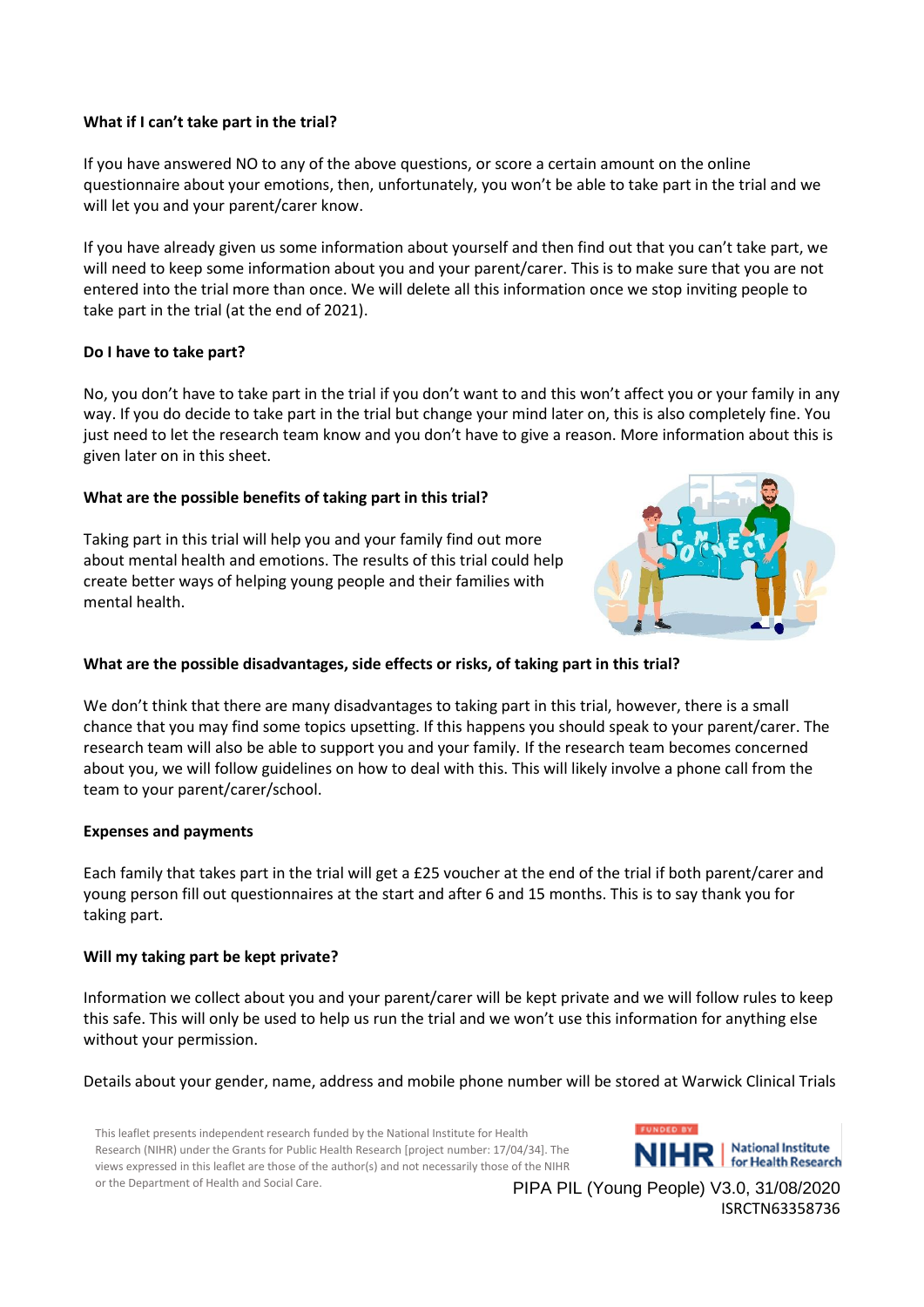Unit. We need mobile phone numbers so that we can text you during the trial and phone your parent/carer. There will be also be some people helping us to make phone calls to parents/carers during the trial and your name and gender will be shared with them. When we've finished texting and phoning all families at the end of the trial (around the end of 2022), we will safely delete your name and contact details.

We need your contact details and address in case the trial team is worried about you and/or your parent/carer and is only collected in the unlikely event that we need to contact you or let other people know. This could include your parent/carer, school, doctors at Warwick Clinical Trials Unit and/or the emergency services.

You and your parent/carer will be given a code, made up of letters and numbers, which we will use as much as we can during the trial, instead of using your names. For example, there will be some times on the trial where other teams of people need to check that the information we are collecting is ok. We will use this code, instead of your name, so that they won't know who you are. These teams are used to checking this sort of information and this happens on other trials too.

Your school will not be told if you and your parent/carer decide to join the trial, except if we are worried about you, as mentioned above.

#### **What will happen to the information collected about me?**

The University of Warwick needs to make sure that it is in the public interest when we collect the personal information of people who take part in research. We will only use your information to help us run the trial and not for any other reason.

The University of Warwick will act as the 'data controller'. This means that we are responsible for your information and will follow rules to help us make sure it is kept safe. Warwick Clinical Trials Unit will keep all documents and participant information for at least 10 years after the trial is finished. All trials need to keep such information for a while after trials have finished. This won't include your names and contact details.



Monash University (in Australia) will be a 'data processer' for the trial and the 'Partners in Parenting' website (where your parent/carer will enter information about themselves and you) will be managed by them and kept safe in a Google cloud in the UK.

All other information we collect about you and your parent/carer will be collected via the PIPA Trial database. Only people working on the PIPA Trial will be able to log into this database.

If you give us some information and then ask us to change it, we might not be able to. This is because we need to follow rules on managing information and manage it in specific ways to keep it reliable and correct.

This leaflet presents independent research funded by the National Institute for Health Research (NIHR) under the Grants for Public Health Research [project number: 17/04/34]. The views expressed in this leaflet are those of the author(s) and not necessarily those of the NIHR or the Department of Health and Social Care.

**FUNDED BY HR** | National Institute **National Institute**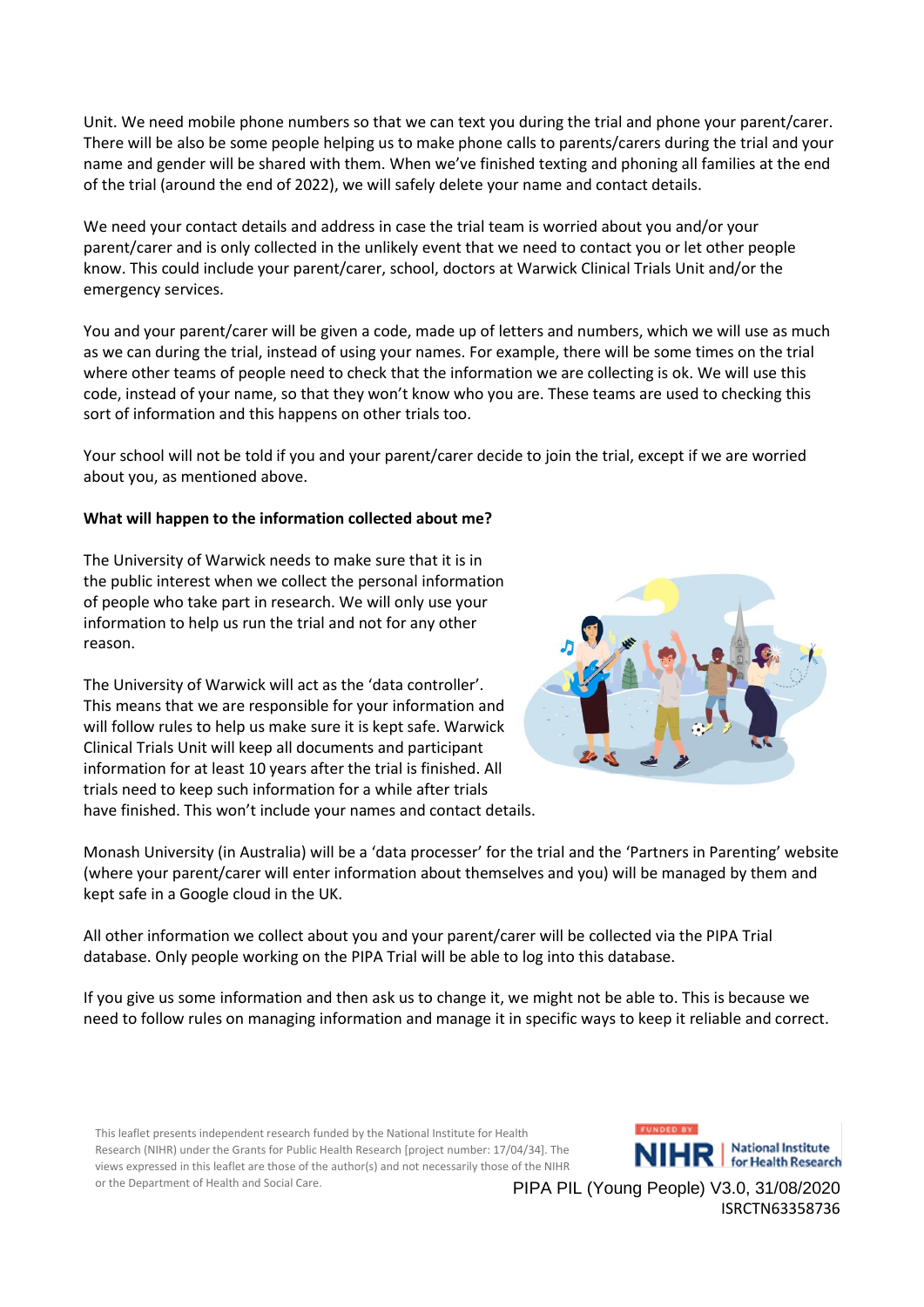For further information, please follow the link to the University of Warwick Research Privacy Notice which is available here:<https://warwick.ac.uk/services/sim/privacynotices/research/> or by contacting the Information and Data Compliance Team at [GDPR@warwick.ac.uk.](mailto:GDPR@warwick.ac.uk)

## **Sharing information**

We will be using a text messaging service called 'Twilio' during the trial to help send out reminders to you to complete questionnaires. Your name and mobile phone number will be shared with 'Twilio' but this information will be deleted at the end of the trial (2022). Twilio's privacy statement can be found here [https://www.twilio.com/legal/privacy.](https://www.twilio.com/legal/privacy)

If information is shared between the University of Warwick and other companies about the online questionnaires you fill in we will use your code and NOT your name, and the information will be kept anonymous. The only time your name and gender will be shared is with the people helping us to make the phone calls/texts during the trial and if we are ever worried about you.

We have data sharing agreements for all these reasons and information will be shared according to University of Warwick rules. We may use your anonymised information (not your name) for future research projects if your parent/carer lets us know at the start of the trial that this is okay.

## **What will happen if I don't want to carry on being part of the trial?**

Taking part in this trial is entirely up to you and you can stop taking part at any point without giving a reason and this won't affect you in any way. If you choose to withdraw, we will use any data that you have given us up to that point. Your parents/carers, however, can carry on working through the online resources if they want to. If you would like your parent/carer to stop completing the questionnaires about you, you can contact us and we will let them know that they will have to stop taking part.



#### **What will happen to the results of the trial?**

We will write up the findings of this trial in a report and in some educational journals. You and your parent/carer will not be named in any of the publications. If you would like to find out about the results of the trial after it has ended, please contact the research team.

#### **Who has reviewed the trial?**

This trial has been reviewed and approved by the University of Warwick's Biomedical & Scientific Research Ethics Committee (BSREC): BSREC 20/19-20.

This leaflet presents independent research funded by the National Institute for Health Research (NIHR) under the Grants for Public Health Research [project number: 17/04/34]. The views expressed in this leaflet are those of the author(s) and not necessarily those of the NIHR or the Department of Health and Social Care.